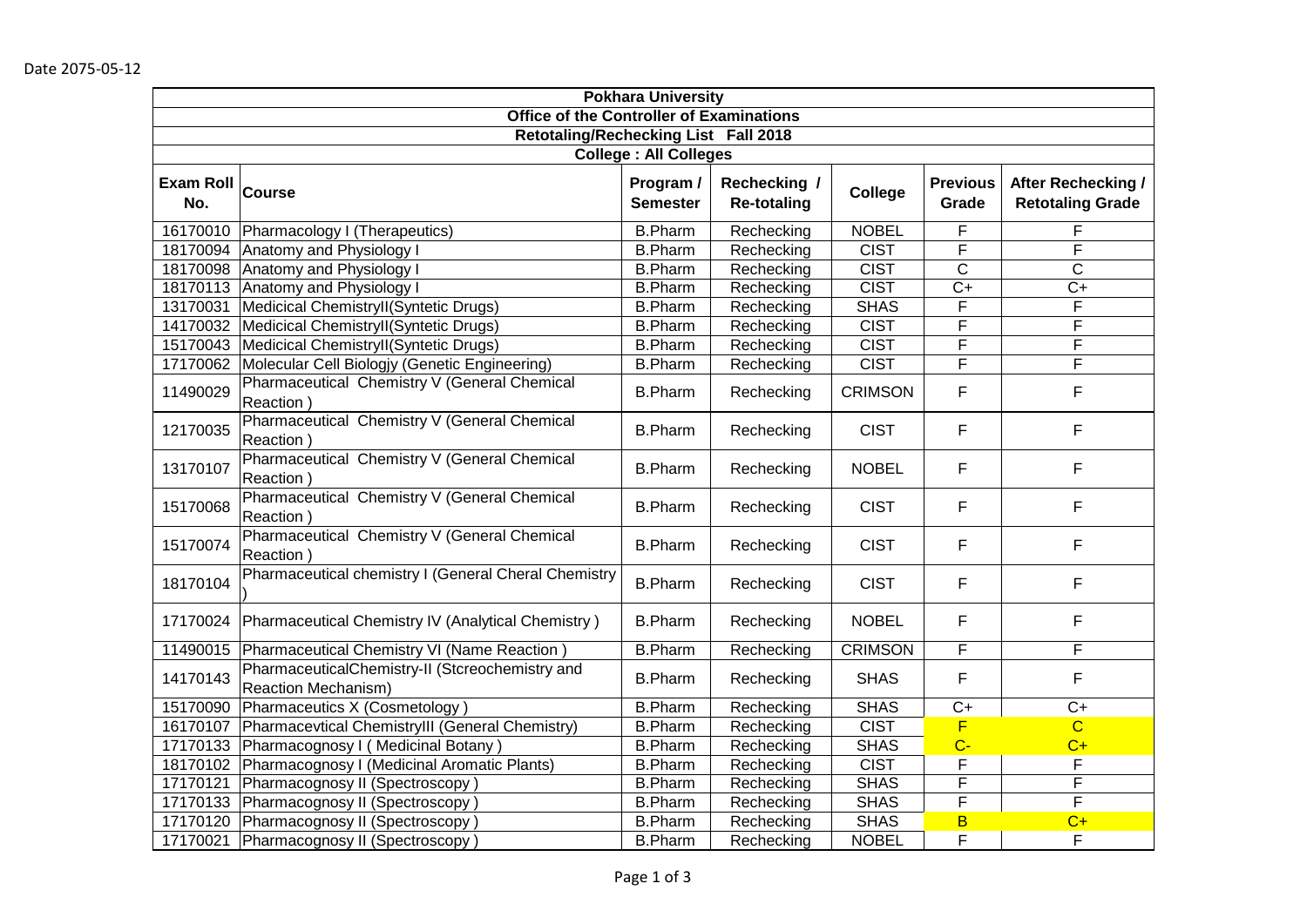| <b>Pokhara University</b>                       |                                                               |                              |                                    |                |                          |                                               |  |
|-------------------------------------------------|---------------------------------------------------------------|------------------------------|------------------------------------|----------------|--------------------------|-----------------------------------------------|--|
| <b>Office of the Controller of Examinations</b> |                                                               |                              |                                    |                |                          |                                               |  |
| Retotaling/Rechecking List Fall 2018            |                                                               |                              |                                    |                |                          |                                               |  |
| <b>College : All Colleges</b>                   |                                                               |                              |                                    |                |                          |                                               |  |
| <b>Exam Roll</b><br>No.                         | Course                                                        | Program /<br><b>Semester</b> | Rechecking /<br><b>Re-totaling</b> | College        | <b>Previous</b><br>Grade | After Rechecking /<br><b>Retotaling Grade</b> |  |
| 17170145                                        | Pharmacognosy II (Spectroscopy)                               | <b>B.Pharm</b>               | Rechecking                         | <b>SHAS</b>    | F                        | F                                             |  |
| 15170102                                        | Pharmacognosy VI (Traditional System of Medicine)             | <b>B.Pharm</b>               | Rechecking                         | <b>SHAS</b>    | $B+$                     | $A -$                                         |  |
| 16170082                                        | PharmacognosylV (Natural Products Chemistry)                  | <b>B.Pharm</b>               | Rechecking                         | <b>CIST</b>    | F                        | F                                             |  |
| 14170032                                        | Pharmacogonosy V Himalayan Crude drugs                        | <b>B.Pharm</b>               | Rechecking                         | <b>CIST</b>    | F                        | $\overline{\mathsf{F}}$                       |  |
| 16170017                                        | Pharmacology I (Therapeutics)                                 | <b>B.Pharm</b>               | Rechecking                         | <b>NOBEL</b>   | F                        | F                                             |  |
| 15170081                                        | Pharmacology II (Therapeutics)                                | <b>B.Pharm</b>               | Rechecking                         | <b>SHAS</b>    | F                        | F                                             |  |
| 15170101                                        | Pharmacology II (Therapeutics)                                | <b>B.Pharm</b>               | Rechecking                         | <b>SHAS</b>    | $C+$                     | $C+$                                          |  |
| 15170045                                        | Pharmacology III (Therapeutiocs and toxicology)               | <b>B.Pharm</b>               | Rechecking                         | <b>CIST</b>    | F                        | $\overline{C}$                                |  |
| 15610008                                        | Development Policies and Programme in Nepal                   | <b>BDEVS</b>                 | Rechecking                         | <b>SDSE</b>    | F                        | F                                             |  |
| 15610009                                        | Development Policies and Programme in Nepal                   | <b>BDEVS</b>                 | Rechecking                         | <b>SDSE</b>    | F                        | F                                             |  |
| 15610017                                        | Development Policies and Programme in Nepal                   | <b>BDEVS</b>                 | Rechecking                         | <b>SDSE</b>    | <b>B-</b>                | <b>B-</b>                                     |  |
| 14370135                                        | Applied Environmental and Occupational Health I               | <b>BPH</b>                   | Rechecking                         | <b>NOBEL</b>   | $\overline{F}$           | F                                             |  |
| 16370095                                        | <b>Food and Nutrition II</b>                                  | <b>BPH</b>                   | Rechecking                         | <b>NOBEL</b>   | $C+$                     | $\overline{C}$                                |  |
| 15370174                                        | Health Economics                                              | <b>BPH</b>                   | Rechecking                         | <b>NOBEL</b>   | Β                        | B                                             |  |
| 15370174                                        | Health Planning and Policy Developmect                        | <b>BPH</b>                   | Rechecking                         | <b>NOBEL</b>   | $B+$                     | $A -$                                         |  |
| 15370090                                        | Health system Research and Comtuter Software<br>application   | <b>BPH</b>                   | Rechecking                         | La Grandee     | F                        | F                                             |  |
| 16370091                                        | <b>Health Systems Development II</b>                          | <b>BPH</b>                   | Rechecking                         | <b>NOBEL</b>   | $B+$                     | $\overline{A}$                                |  |
| 18370202                                        | Microbiology and Immunology(new)                              | <b>BPH</b>                   | Rechecking                         | La Grandee     | $C+$                     | $B+$                                          |  |
| 18370246                                        | Microbiology and Immunology(new)                              | <b>BPH</b>                   | Rechecking                         | <b>NOBEL</b>   | F                        | $C -$                                         |  |
| 14130004                                        | <b>Applied Statistics</b>                                     | BSc.<br>Env.MGMT             | Rechecking                         | <b>Schems</b>  | F                        | F                                             |  |
| 17160019                                        | Analytical Chemistry (Instrumentation)                        | <b>BSc.MLT</b>               | Rechecking                         | Modern         | F                        | $C -$                                         |  |
| 15160006                                        | Anatomy and Physiology II                                     | <b>BSc.MLT</b>               | Rechecking                         | Modern         | F                        | F                                             |  |
| 16160033                                        | Applied Biotech (Modern Tools in Biochemistry)                | <b>BSc.MLT</b>               | Rechecking                         | <b>NOBEL</b>   | F                        | F                                             |  |
| 15160016                                        | Autopsy and medical jurisprudence                             | <b>BSc.MLT</b>               | Rechecking                         | Modern         | F                        | F                                             |  |
| 15160016                                        | Biochemistry-VI (Toxicology)                                  | <b>BSc.MLT</b>               | Rechecking                         | Modern         | F                        | F                                             |  |
| 11120014                                        | Biochemistry II (General)                                     | <b>BSc.MLT</b>               | Rechecking                         | Modern         | F                        | F                                             |  |
| 15160057                                        | Biostatistics                                                 | <b>BSc.MLT</b>               | Rechecking                         | <b>NOBEL</b>   | F                        | F                                             |  |
| 18160095                                        | Biostatistics                                                 | <b>BSc.MLT</b>               | Rechecking                         | <b>CRIMSON</b> | F                        | F                                             |  |
| 11120014                                        | General Chemistry I (Fundamental and Analytical<br>Technique) | <b>BSc.MLT</b>               | Rechecking                         | Modern         | F                        | F                                             |  |